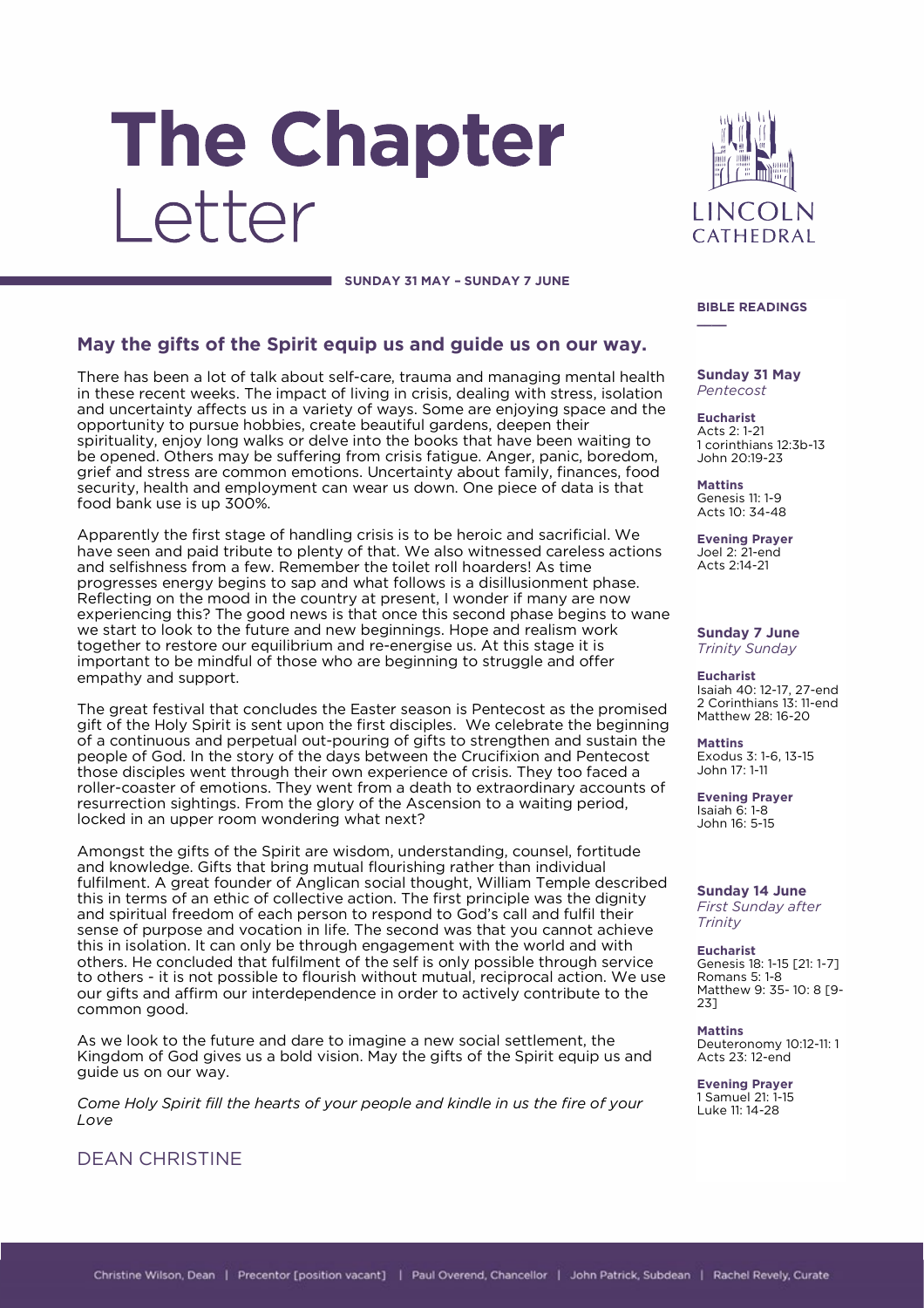#### **Worship & Mission**

#### **Holy Communion**

**\_\_\_\_**

Our online worship this Sunday will be Holy Communion. It will be online from 10am.

You will find it on the **Cathedral website** [https://lincolncathedral.com/worship-music/home](https://lincolncathedral.com/worship-music/home-worship-resources/video-reflections/)[worship-resources/video-reflections/](https://lincolncathedral.com/worship-music/home-worship-resources/video-reflections/)

or our **Facebook page** <https://www.facebook.com/Lincoln.Cathedral>

As always, we continue to encourage you to follow us on Facebook and Twitter where we will also be posting prayers, videos and more information about the Cathedral.

#### **Community**

**\_\_\_\_**

#### **John Campbell**

This month we are saying a very fond farewell to one of our longest serving members of staff.

John Campbell joined Lincoln Cathedral as Dean's Verger in 1990, and has been a profoundly committed, expert and energetic member of the team, faithful to his role, to the Cathedral and to God. He has helped the Cathedral weather many storms, seen many clergy and Chapter Clerks come and go, and his distinguished career and ministry was recognised in 2016 with the award of the British Empire Medal.

In his 30 years at the Cathedral, John has become a passionate ambassador for the building, its worship and the role of verger, being a senior officer of the Church of England Guild of Vergers. It is not possible to overestimate the good he has done for the Cathedral and the city of Lincoln, and the benefits of his legacy will be felt for many years to come.

Due to the current situation, we will take the opportunity to say a proper formal farewell to John and Pauline once the lockdown is eased, however, we do have some plans to mark the occasion on his final day. They are moving from 16a Minster Yard in the coming weeks to their brand-new home north of Lincoln, and we wish them all the very best as they prepare to settle into a house with the benefits of double glazing and right angled walls!

#### **Freda Goodhead R I P**

Freda's funeral will take place at Lincoln Crematorium on Tuesday 2 June at 10.30am

Present restrictions dictate that attendees be restricted to 16. Could those wishing to join the celebration of Freda's life please contact the Dean's Verger on deansverger@lincolncatheral.com or 07733 276335.

For those who are unable to attend, the service will be live-streamed – Details on how to join the funeral webcast follow on the final page of the Chapter Letter.

Donations, in lieu of flowers, in favour of Lincoln Cathedral Library (to adopt a book in Freda's memory,) may be sent to Jonathan Whiting Funeral Directors.

#### **Community**

**\_\_\_\_**

#### **Revd Nick Brown**

We'd like to introduce you to Nick Brown – a new member of the Cathedral Chapter and the Cathedral's new Strategic Safeguarding Lead.

Nick, whose main role is as Rector of Louth and Rural Dean of Louthesk, was installed as a non-residentiary canon last November, and was appointed by Bishop David to become a member of the cathedral's chapter in February – filling the place left by Martyn Taylor.



Alongside his various ministerial tasks Nick, who had varied experiences in music and in railway management before ordination, continues to maintain his interest in choral music both singing in choirs when he is able and undertaking research into the relationship between music and theology as a part-time doctoral student at the university of Durham.

With a busy parish role, members of the Cathedral community will not have seen Nick much a Sunday services but, until our normal routines were disrupted by the coronavirus outbreak he was beginning to be regularly seen about the cathedral during the week – especially on Friday afternoons and evenings. As the new Strategic Lead for Safeguarding within the chapter, Nick is looking forward to working with Claire Hunter in her new role as the cathedral's Safeguarding Officer. These new appointments are a mark of the Cathedral's commitment to ensuring that the cathedral remains a safe place for all to visit and worship in, with a trained safeguarding professional within the Cathedral's organisation.

Alongside these specific responsibilities, Nick is looking forward to the time when we are able to once again worship together, and he can get to know a wider range of people within the wider Cathedral community.

#### **Pastoral care**

If you would like support, or just a chat with a friendly voice, please do contact either the Subdean or the Dean's Verger.

John Patrick 07956 566101 [subdean@lincolncathedral.com](mailto:subdean@lincolncathedral.com) John Campbell 07733 276335 [deansverger@lincolncathedral.com](mailto:deansverger@lincolncathedral.com)